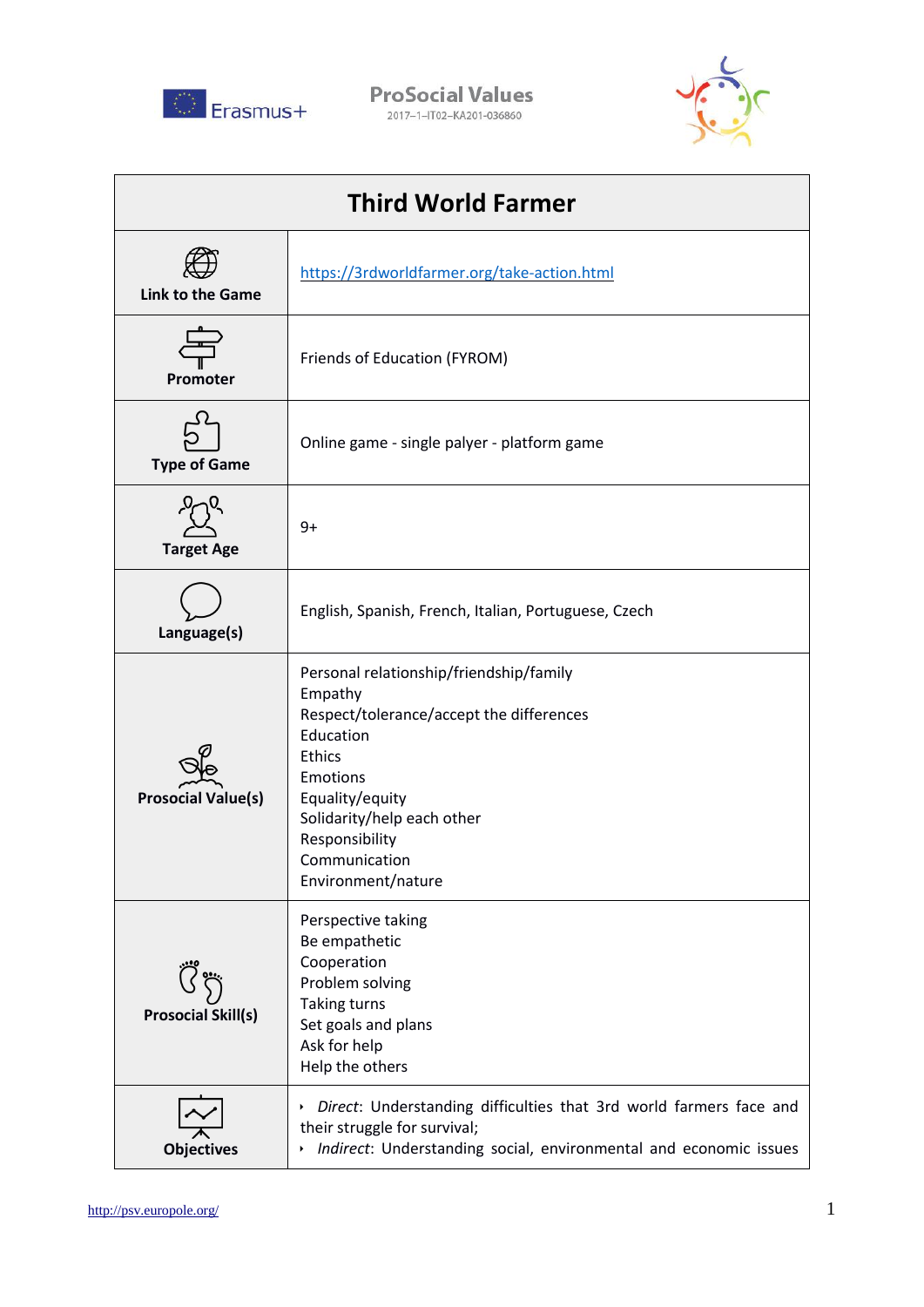| Erasmus+                                     | <b>ProSocial Values</b><br>2017-1-IT02-KA201-036860                                                                                                                                                                                                                                                                                                                                                                                                                                                                                                                                                                                                                                                                                                                                                                                                                                                                                                                                                                                                                                                               |
|----------------------------------------------|-------------------------------------------------------------------------------------------------------------------------------------------------------------------------------------------------------------------------------------------------------------------------------------------------------------------------------------------------------------------------------------------------------------------------------------------------------------------------------------------------------------------------------------------------------------------------------------------------------------------------------------------------------------------------------------------------------------------------------------------------------------------------------------------------------------------------------------------------------------------------------------------------------------------------------------------------------------------------------------------------------------------------------------------------------------------------------------------------------------------|
|                                              | in countries such as Africa and comparing to their own. Understanding<br>how unfair life can be for people living in poor countries by being put in<br>their shoes- developing empathy<br>Inter and cross-disciplinary: Geography, History, Civics. Developing<br>critical thinking and making difficult choices; Understanding cause and<br>affect relationship, Understating what consequences come from which<br>actions;<br>> Psychological, sociological, prosocial: Raising awareness about<br>wealth distribution and inequality between people, thinking about<br>fairness and human rights, understanding different communities;<br>Developing empathy and understanding how students themselves can<br>take action to help others (by means of donating (can be done directly<br>via the site), collecting things and giving them to charities; But also<br>organising events, fundraising, collecting necessities for people in need<br>in their own communities; Being kind to people who have less and<br>understanding where they come form, wanting to help and talking<br>about difficult issues; |
| Description of the<br>games                  | 3rd World Farmer demonstrates for the players what hardships farmers<br>in poor countries experience. Players genuinely try to do their best but<br>can they succeed? Makes one wonder even while playing whether<br>endless wars, diseases, droughts, theft, corrupted politicians and<br>militia destroy the farmers although they do their best to survive?<br>3rd World Farmer is a serious game, it is educational and provocative<br>and it makes people realise why poor people do what they can to<br>survive and why sometimes they escape their countries in search of<br>better life. So indirectly it tackles migration, refugees, people<br>movement and most importantly inequality and unfair distribution of<br>wealth.                                                                                                                                                                                                                                                                                                                                                                           |
| <b>Equipment Needed</b>                      | Works on PC, lap top, tablets, phone as it is played online                                                                                                                                                                                                                                                                                                                                                                                                                                                                                                                                                                                                                                                                                                                                                                                                                                                                                                                                                                                                                                                       |
| <b>Description of The</b><br><b>Activity</b> | This game is appropriate for children aged $8/9$ + and is easily adaptable<br>for teachers of different subjects to use. Can also be used inter-<br>disciplinary. This game deals with issues that relate well with subjects<br>such as:<br>Geography ( where are the countries in question,<br>mapping them,<br>discussing climate, soil, natural wealth),<br>History (what was happening throughout history, who lived on those<br>continents, understating relations, cause and effect etc.)<br>Civic Education (political situation in the country, legal system,<br>economic system, systems of government, human rights)<br>The game evolves around making choices on how to ensure living for a<br>poor family of 5 people. The most important aspect is that you can<br>never know whether you would be able to survive as much depends on                                                                                                                                                                                                                                                                |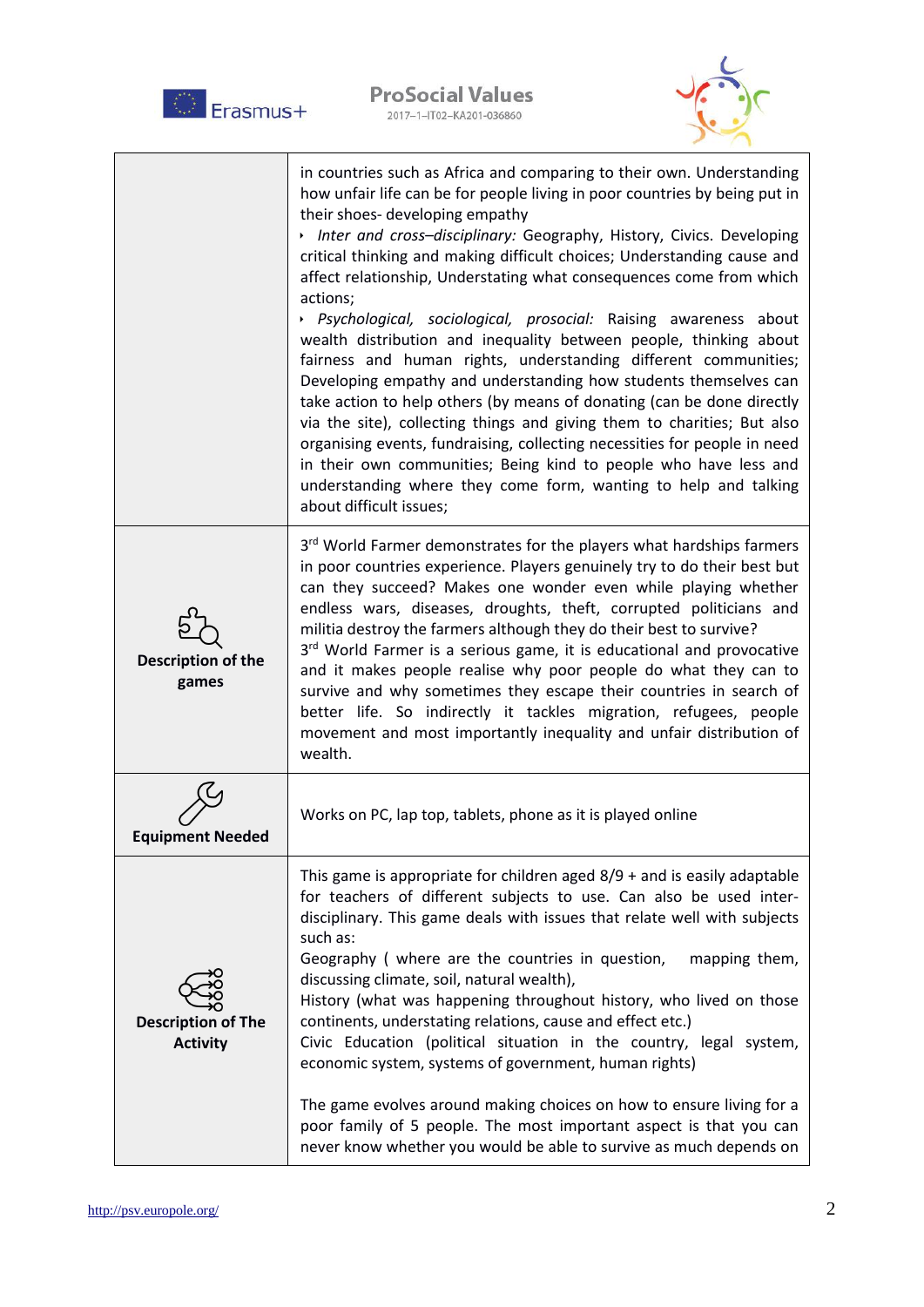



|                                            | circumstances beyond once control. This could be very frustrating for<br>the player since they feel that whichever choice they make it is not the<br>right one. However, it shows them the reality in 3 <sup>rd</sup> world countries and<br>sensitives them to hardship thus developing empathy.                                                                                                                                                                                                                                                                                                                                                                                                                                                                                                                                                                                                                                                                                                                                                                                                                                                                                                                  |
|--------------------------------------------|--------------------------------------------------------------------------------------------------------------------------------------------------------------------------------------------------------------------------------------------------------------------------------------------------------------------------------------------------------------------------------------------------------------------------------------------------------------------------------------------------------------------------------------------------------------------------------------------------------------------------------------------------------------------------------------------------------------------------------------------------------------------------------------------------------------------------------------------------------------------------------------------------------------------------------------------------------------------------------------------------------------------------------------------------------------------------------------------------------------------------------------------------------------------------------------------------------------------|
|                                            | As a lead in activity the teacher can organise very simple task. She asks<br>the students to line up and they start from the same place and reach a<br>certain point (finishing line). Then she says that people who can relate<br>to the statements she gives step forward. She gives statements like: If<br>your parents have money for you to live very comfortably go one step<br>forward. If you can buy everything you want step . If you have never<br>been bullied or felt bad at school step againand so on. This practical<br>activity (inspired buy a TV ad) shows students that some students are<br>more privileged and in a better position than others than others.<br>A discussion follows on who felt that it was not fair and why. The<br>teacher relates this experience to the countries in questions that are<br>the focus on this game.<br>After the students have played the game she divides them into groups<br>and gives them few question they need to discuss and reach a<br>conclusion then share with the others. The following can be possible<br>questions:<br>- What was the most challenging in the game?<br>- Why was it very difficult to make choices?<br>- How did you feel? |
|                                            | At the end the teacher asks what it is that the students can do to help<br>and is it possible. There is a button TAKE ACTION on the bar of the<br>game; Once opened it gives you all the organisations (such as Oxfam)<br>that world to support farmers on Africa and other places.<br>She also talks about helping in their local communities.                                                                                                                                                                                                                                                                                                                                                                                                                                                                                                                                                                                                                                                                                                                                                                                                                                                                    |
| <b>Timing</b>                              | The game takes around 30 minutes.                                                                                                                                                                                                                                                                                                                                                                                                                                                                                                                                                                                                                                                                                                                                                                                                                                                                                                                                                                                                                                                                                                                                                                                  |
| <b>Images or Other</b><br><b>Documents</b> | <b>XELLENII - 0</b><br>$f$ facebook<br>A thought-provoking simulation<br>Endure the hardships of 3rd World Farming                                                                                                                                                                                                                                                                                                                                                                                                                                                                                                                                                                                                                                                                                                                                                                                                                                                                                                                                                                                                                                                                                                 |